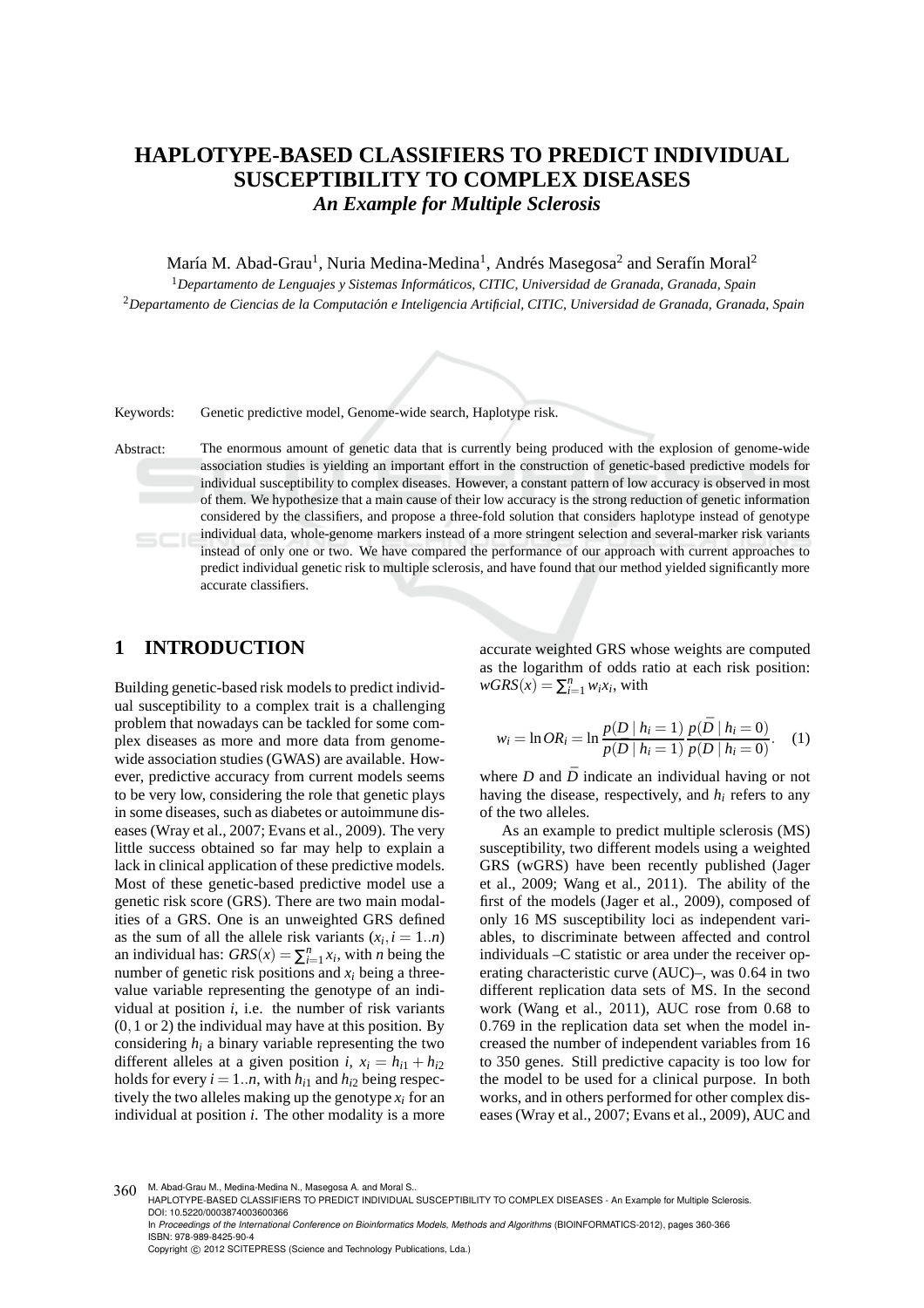accuracy (sensitivity and specificity) are always measured for case/control data sets.

The clinical situation highly departs from a case/control study, in which controls may have a very low number of risk loci and cases a very high number of risk loci while in the clinic, relatives of affected individuals may have a larger number of risk loci even if they are still not large enough to develop the disease. To differentiate these healthy individuals from affected ones is a much more challenging task worth for clinical purposes that is still an open research problem. Therefore in most of the cases, the population prone to need a test consists of individuals, may be newborns, with a relative having a complex disease, for whom it may be worth to know their disease susceptibility. It has to be noted, that the closer the relationship with the relative, the more specific the predictor has to be to avoid false positives. A data set that may resemble more accurately to this population is a familial trio data set with affected offspring and, usually unaffected, parents. We focused on MS, a complex disease whose genetic component is important, as there are 30% pairwise concordance for monozygotic twins (Kuusisto et al., 2008) but only 14.3% in dizygotic twins. Although there have not been many GWAS conducted on trio data sets because of the high costs required compared with case/control samples, we have been able to use genotype data from MS GWAS performed on 931 nuclear families ((IMSGC), 2010).

To build a clinically-usable predictive model for a complex disease from genome-wide data sets is a huge challenge because many loci with different relative risks may be involved in a complex disease and the environment also interacts with genetics for the final outcome. Therefore, in the construction of a predictive model, i.e., a classifier able to ascertain whether an individual will develop a complex disease, all their components must be carefully chosen.

In this paper we present results obtained when using as a risk predictor one based on the wGRS, the best of the current approaches, and show its inability to distinguish between healthy parents and affected offspring. Our conjecture to explain the lack of accuracy is that current approaches disregard genetic information by (1) only considering genotypes instead of haplotypes so that they have to use a rough inference mechanism imposed by the use of genotype data, (2) filtering loci so that only those with higher relative risk to the disease are chosen and (3) using too simple loci with only one or two simple nucleotide polymorphism (SNP) so that marker dependencies are ignored.

For those models trying the difficult task of

predicting susceptibility of complex diseases using genome data, reason (1) is enough of a reason to explain their low accuracy. As a consequence of using genotypes they have to use a rough inference mechanism that yields models with a low predictive capacity. By using haplotypes, we can improve the inference mechanism so that we can assume a recessive genetic model between haplotypes, which is the genetic model on which the powerful transmissiondisequilibrium test (TDT) and their multimarker extensions rely on (BickeBöller and Clerget-Darpoux, 1995; Sham and Curtis, 1995; Abad-Grau et al., 2010; Zhang et al., 2003; Yu et al., 2005; Sevon et al., 2006; Moreno-Ortega et al., 2011). In addition, by filtering loci (2) we disregard those ones with a small effect on a polygenic disease ((IMSGC), 2010) but that may be relevant for some individuals, so that sensitivity will decrease.

In the last instance, it is well-known that multimarker haplotype-based association tests (Yu et al., 2005; Abad-Grau et al., 2010) usually provide a higher power than monomarker tests as in many cases only one marker is not enough to tag a gene variant or to capture a non-recombinant variant in linkage with it. Therefore, (3) may be another reason for its low accuracy.

In this work we also develop an strategy to face these three issues. Section 2 details this strategy so that the three issues above mentioned are handled. In Section 3 we show how only by using this three-fold strategy, the predictive accuracy increases enough for the predictor to be clinically-usable. Conclusions are written in Section 4.

## **2 METHODS**

We first describe the current state-of-the-art solutions (Wray et al., 2007; Evans et al., 2009; Jager et al., 2009) (Section 2.1). We later explain the first strategy in our solution: to use haplotypes instead of genotypes (section 2.2) and the analytical relationship between the two approaches (Section 2.3). Finally we provide a description of the way our approach goes beyond the above-mentioned simplifications (2) and (3) made by the current approaches (Section 2.4).

### **2.1 Currently used Predictive Models**

The most widely-used approach is based on the use of genotypes and the wGRS from which a simple logistic regression model (Wang et al., 2011) is defined: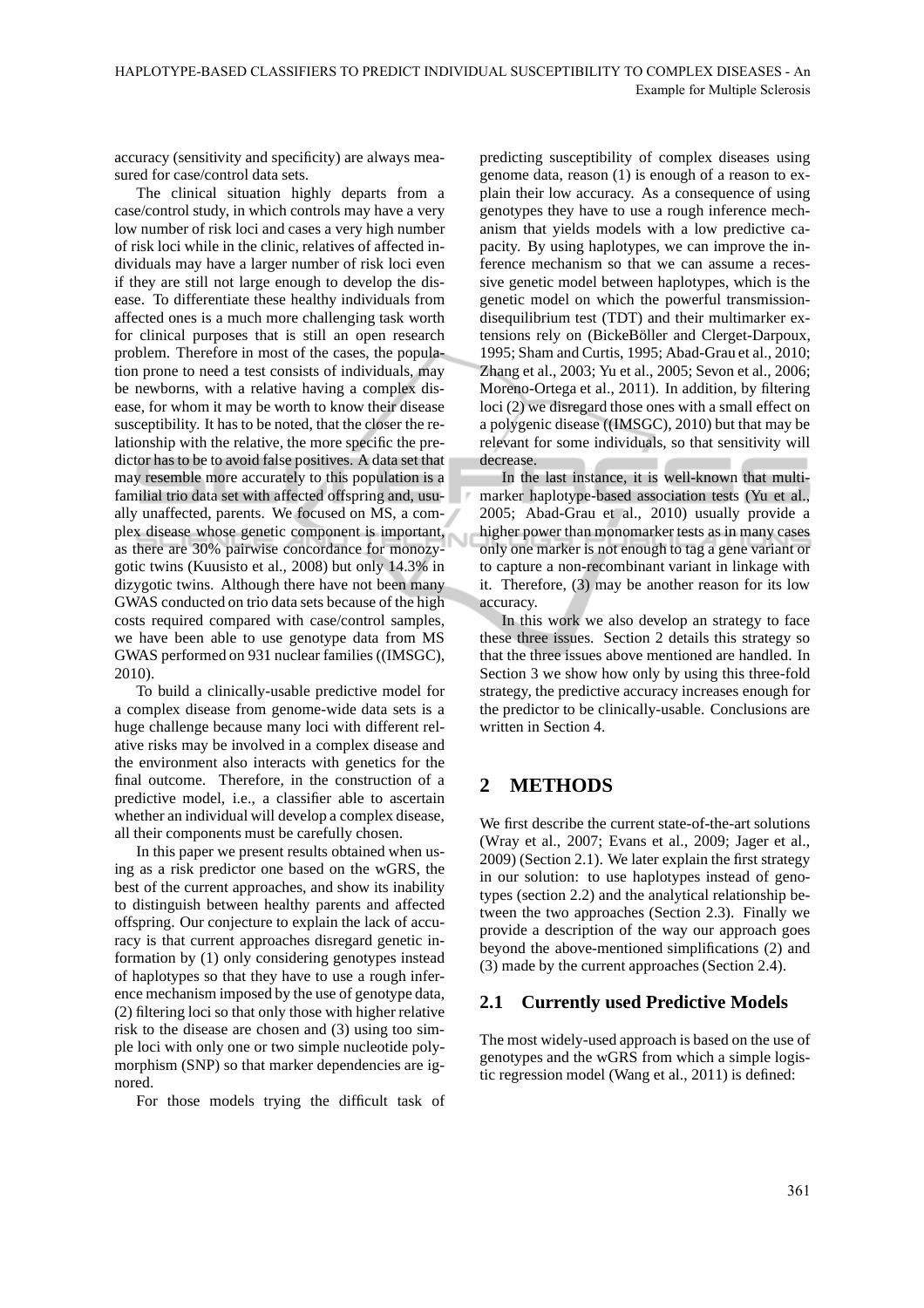$$
lnO(x) = \ln \frac{p(D \mid x)}{1 - p(D \mid x)} = \alpha_0 + \alpha_1 wGRS(x). \quad (2)
$$

In terms of AUC, a classification rule based on a Naive Bayes classifier (NBC) (Domingos and Pazzani, 1997) has been shown to be equivalent to a classification rule based on a wGRS logistic regression (Equation 2) and any choice of parameters  $\alpha_0$  and  $\alpha_1$ (Sebastiani and Solovieff, 2011), i.e. this relationship is independent of the regression coefficients.

We now show that under the assumption of independent loci given the disease outcome, an assumption that yields the NBC, and by considering that  $h_{ij}$ ,  $j = 1,2$  are indentically distributed and are conditionally independent given *D*,  $\alpha_1^{NBC} = 1$  and  $\alpha_0^{NBC}$ is:

$$
\alpha_0^{NBC} = \ln \frac{p(D)}{1 - p(D)} + 2 \sum_{i=1}^n \ln \frac{p(h_i = 0 \mid D)}{p(h_i = 0 \mid \bar{D})}, \quad (3)
$$

which becomes

$$
\cos \theta_0^{\text{NBC}} = 2 \sum_{i=1}^{n} \ln \frac{p(h_i = 0 \mid D)}{p(h_i = 0 \mid \bar{D})}, \quad (4)
$$

whenever  $p(D) = 1 - p(D)$ .

In effect, under the assumption made by NBC, the odds of the risk of a genome-wide genotype *x* turns out to be:

$$
O^{NBC}(x) = \frac{p(D \mid x)}{1 - p(D \mid x)} \stackrel{NBC}{=} \frac{p(D)}{1 - p(D)} \prod_{i=1}^{n} \frac{p(x_i \mid D)}{p(x_i \mid \bar{D})} = \frac{p(D)}{1 - p(D)} \prod_{i=1}^{n} \frac{p((h_{i1} + h_{i2}) \mid D)}{p((h_{i1} + h_{i2}) \mid \bar{D})}.
$$
 (5)

If  $I_k(x_i)$  is the indicator function (i.e  $I_k(x_i)$ ) is equal to  $1/0$  whether  $x_i$  is equal to k or not respectively) and by considering that  $h_{ij}$  are identically distributed and are conditionally independent given *D*, then the following expression holds:

$$
\ln O^{NBC}(x) = \ln \frac{p(D)}{p(D)} +
$$
\n
$$
\sum_{i=1}^{n} I_0(x_i) 2 \ln \frac{p(h_i = 0 | D)}{p(h_i = 0 | \bar{D})} + \sum_{i=1}^{n} I_1(x_i) \ln \frac{p(h_i = 0 | D)}{p(h_i = 0 | \bar{D})} +
$$
\n
$$
\sum_{i=1}^{n} I_1(x_i) \ln \frac{p(h_i = 1 | D)}{p(h_i = 1 | \bar{D})} + \sum_{i=1}^{n} I_2(x_i) 2 \ln \frac{2p(h_i = 1 | D)}{2p(h_i = 1 | \bar{D})}
$$
\n
$$
= \ln \frac{p(D)}{p(\bar{D})} + 2 \sum_{i=1}^{n} \ln \frac{p(h_i = 0 | D)}{p(h_i = 0 | \bar{D})}
$$
\n
$$
- \sum_{i=1}^{n} x_i \ln \frac{p(h_i = 0 | D)}{p(h_i = 0 | \bar{D})} + \sum_{i=1}^{n} x_i \ln \frac{p(h_i = 1 | D)}{p(h_i = 1 | \bar{D})}
$$
\n
$$
= \ln \frac{p(D)}{p(\bar{D})} + 2 \sum_{i=1}^{n} \ln \frac{p(h_i = 0 | D)}{p(h_i = 0 | \bar{D})}
$$

$$
+\sum_{i=1}^{n} x_i \ln \frac{p(\bar{D} \mid h_i = 0)}{p(D \mid h_i = 0)} \frac{p(D \mid h_i = 1)}{p(\bar{D} \mid h_i = 1)},
$$
(6)

being the first two addends the intercept  $\alpha_0^{NBC}$  and the last one the weighted genetic risk score *wGRS*(*x*), so that the coefficient  $\alpha_1^{NBC} = 1$ .

A simpler genotype-based approach assumes  $\alpha_1 = 1$  and  $\alpha_0 = 0$  (Jager et al., 2009).

We compared both models with our *haplotypebased absolute-risk recessive model* approach explained below. To avoid zero probability values because of small sample sizes, we estimated probabilities  $p(D)$  and  $p(h_i)$ ,  $i = 1..n$  by using a Bayesian estimator, and considered a discrete uniform distribution with  $n = 1$  as the prior distribution for all of them, in all the approaches.

## **2.2 Strategy 1: Haplotype-based Absolute-risk Recessive Model**

We performed two modifications to the simple logistic regression model: a haplotype-based approach instead of a genotype-based approach and a recessive model on the absolute risk of the genome-wide haplotypes instead of a multiplicative model of the genomewide haplotypes on the odds of the disease.

### **2.2.1 Haplotype-based Approach**

We will first introduce the concept of genetic risk score of an haplotype (hwGRS), i.e. the relative risk score of the genetic material the individual inherits from only one of their two parents:

$$
hwGRS(h_j) = \sum_{i=1}^{n} w_i h_{ij}, j = 1, 2.
$$
 (7)

The relationship between the two haplotype-based scores and the genetic score of an individual is:

$$
wGRS(x) = hwGRS(h_1) + hwGRS(h_2)
$$
  
= 
$$
\sum_{i=1}^{n} w_i (h_{i1} + h_{i2}) = \sum_{i=1}^{n} w_i h_{i1} + w_i h_{i2},
$$
 (8)

with  $h_{i1}$  and  $h_{i2}$  being the two haplotypes making up the individual's genotype *x<sup>i</sup>* .

The odds for the disease are computed independently for each of the two genome-wide haplotypes,  $h_1, h_2$ , the genome-wide genotype *x* of an individual has:

$$
lnO(h_j) = \ln \frac{p(D|h_j)}{1 - p(D|h_j)} = \alpha_0^h + \alpha_1^h h w GRS(h_j),
$$
  
(9)  

$$
j = 1, 2.
$$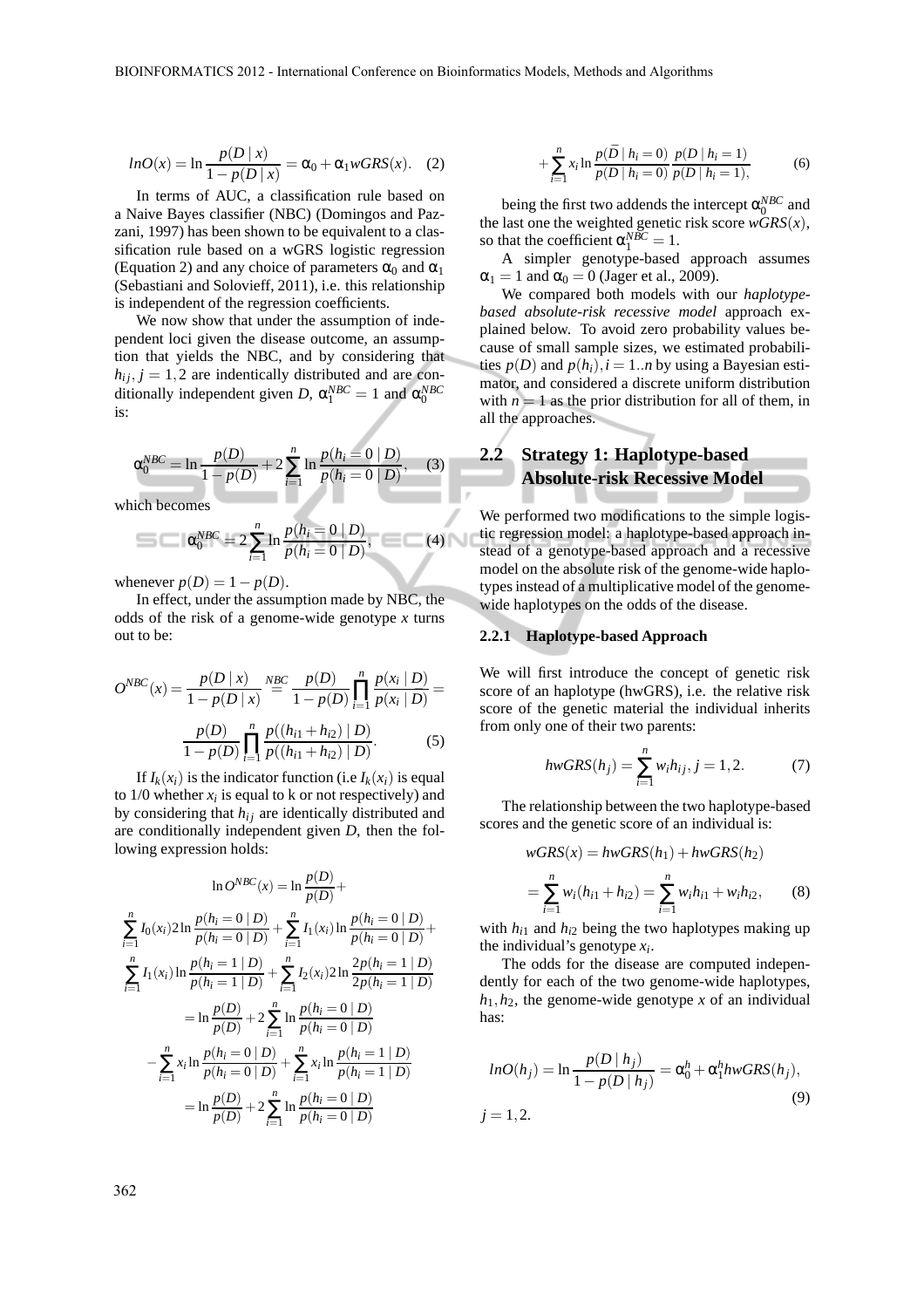As it has been done for the genotype-based approach, the intercept  $\alpha_0^h$  and  $\alpha_1^h$  were computed by assuming loci are independent given the disease outcome (i.e. by using NBC). Under this assumption, and in the case of window size of 1, it is straightforward to show that  $\alpha_1^{NBCh} = 1$  and

$$
\alpha_0^{NBCh} = \ln \frac{p(D)}{1 - p(D)} + \sum_{i=1}^n \ln \frac{p(h_i = 0 \mid D)}{p(h_i = 0 \mid \bar{D})}, \quad (10)
$$

which becomes

$$
\alpha_0^{NBCh} = \sum_{i=1}^n \ln \frac{p(h_i = 0 | D)}{p(h_i = 0 | \bar{D})},
$$
 (11)

whenever  $p(D) = 1 - p(D)$ .

\_\_\_\_\_\_\_

The relationship between the haplotype odds and the genotype odds for the disease is:

$$
\ln O^{NBC}(x) = \ln O^{NBCh}(h_1) + \ln O^{NBCh}(h_2) - \ln \frac{p(D)}{1 - p(D)},
$$
\n(12)\nand it becomes\n
$$
\ln O^{NBC}(x) = \ln O^{NBCh}(h_1) + \ln O^{NBCh}(h_2)
$$
\n(13)

whenever  $p(D) = 1 - p(D)$ .

#### **2.2.2 Absolute-risk Models**

However, our proposal also changes the inference procedure, so that the odds of the disease an individual has is not computed as the product of the odds for each haplotype, as it occurs in the commonly used approaches. In those approaches, the absolute individual risk is computed by assuming a multiplicative effect on the odds of each haplotype (see Equation 12):

$$
\frac{p(D \mid h_1)}{1 - p(D \mid h_1)} \frac{p(D \mid h_2)}{1 - p(D \mid h_2)} \frac{p(D)}{1 - p(D)}.\tag{14}
$$

In the case  $p(D) = 1 - p(D)$  holds it will become:

$$
O(X) = \frac{p(D | x)}{1 - p(D | x)} = O(h_1)O(h_2) =
$$

$$
\frac{p(D | h_1)}{1 - p(D | h_1)} \frac{p(D | h_2)}{1 - p(D | h_2)}.
$$
(15)

The main problem of this approach is that the odds of the disease for an individual with genotype *x* only considers the odds of having the two genome-wide haplotypes being high-risk haplotypes versus being low-risk haplotypes but it is disregarding those cases in which the genotype may have one high risk haplotype and other low risk haplotype.

Instead of that, we apply the genetic model on the absolute individual risks, as we are assessing the absolute individual risk in order to infer individual disease susceptibility. Depending on the genetic model assumed between haplotypes (recessive, additive and dominant) we have defined three different modalities explained below.

**Absolute-risk Recessive Model.** Therefore, assuming a recessive effect on the haplotype risks, i.e. the same assumption done by the TDT so that the two genome-wide haplotypes have to be considered of high risk for the individual to be at risk:

$$
p(D \mid x) = p(D \mid h_1)p(D \mid h_2)
$$
 (16)

so that we compute:

$$
\frac{p(D \mid x)}{1 - p(D \mid x)} = \frac{p(D \mid h_1)p(D \mid h_2)}{1 - p(D \mid h_1)p(D \mid h_2)}.
$$
 (17)

**Absolute-risk Additive Model.** Other genetic model assumptions is the additive model, which means л

$$
\frac{p(D \mid x)}{1 - p(D \mid x)} = \frac{p(D \mid h1) + p(D \mid h2)}{1 - p(D \mid h1) - p(D \mid h2)}.
$$
 (18)

**Absolute-risk Dominant Model.** Under the dominant model, in which at least one high risk haplotype is required to have the disease,

$$
+p(\bar{D} \mid h_1)p(D \mid h_2)
$$
  
\n
$$
p(D \mid x) = p(D \mid h_1)p(D \mid h_2) + p(D \mid h_1)p(\bar{D} \mid h_2)
$$
  
\nand thus 
$$
\frac{p(D|x)}{1-p(D|x)}
$$
 is computed as

$$
+p(\bar{D} \mid h_1)p(D \mid h_2) \np(D \mid h_1)p(D \mid h_2) + p(D \mid h_1)p(\bar{D} \mid h_2) \np(\bar{D} \mid h_1)p(\bar{D} \mid h_2).
$$
\n(20)

In our experiments, we only used the recessive model, as it is the model on which TDT relies on and the test has been proved to be very powerful to detect association loci in several GWAS conducted on polygenic diseases, including MS.

## **2.3 Analytical Relationship between Genotype-based Classifiers and Haplotype-based Classifiers**

In order to reduce computation time, we have analytically assessed the relationship between the estimation of individual risk made by the state-ofthe-art genotype-based classifier  $(p_G(D | x))$  and by our haplotype-based classifier  $(p_H(D | x))$ , under the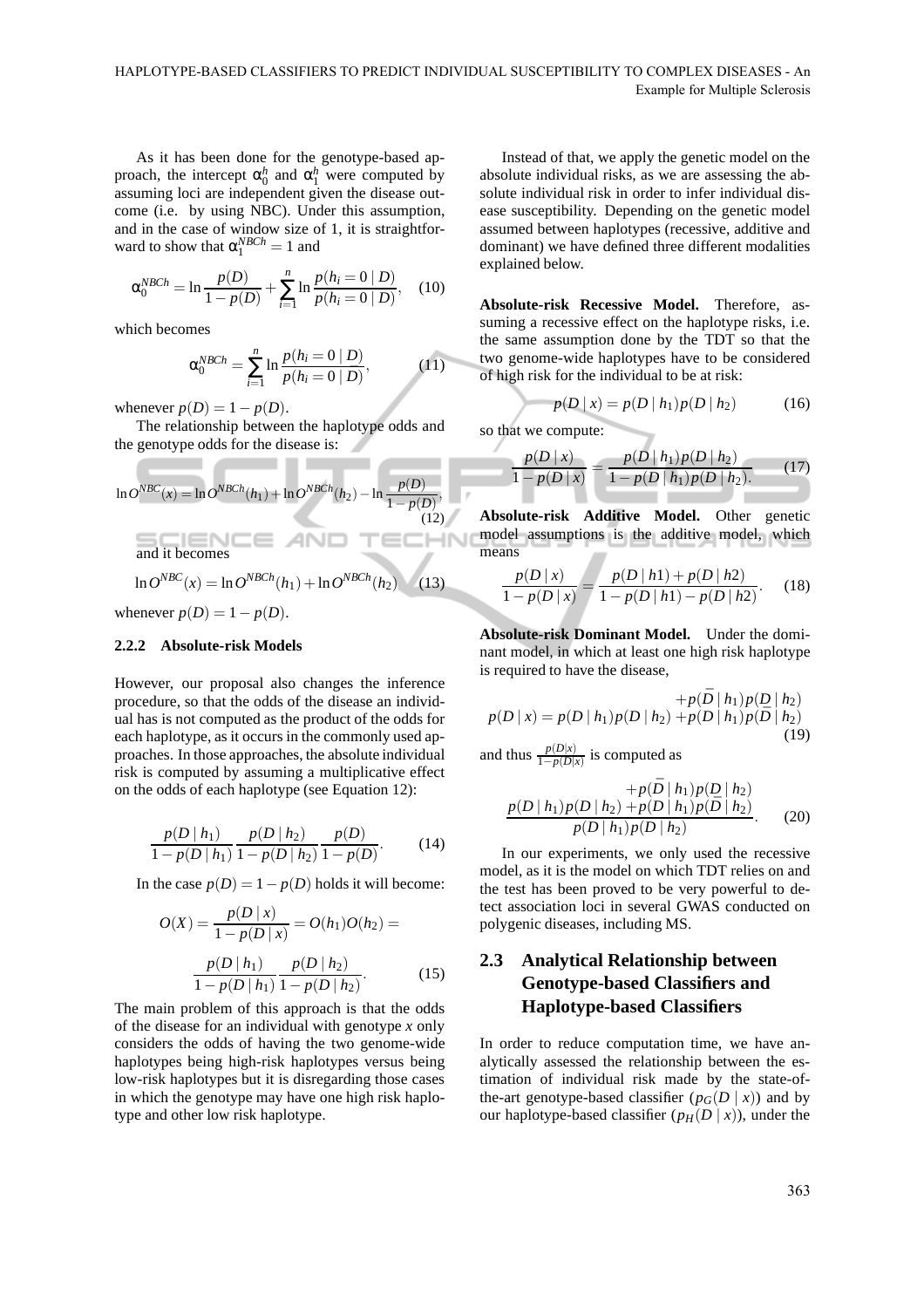assumption of conditional independence made by NBC. Therefore, we will compute both of them from the haplotype-based weighted GRS (hwGRS) defined above.

#### **2.3.1 Genotype-based Predictors built from the Haplotype-based and Weighted hwGRS**

By considering Equation 12, it is straightforward to show that

$$
p_G(D \mid x) = \frac{1}{1 + e^{-\ln O^{NBC}(x)}} = \frac{1}{1 + e^{-\alpha_0^{NBC} - wGRS(x)}}
$$

$$
= \frac{1}{1 + e^{-\alpha_0^{NBC} - hwGRS(h_1) - hwGRS(h_2)}}
$$

$$
= \frac{1}{1 + e^{-\ln O^{NBC}(h_1) - \ln O^{NBC}(h_2) + \ln \frac{p(D)}{p(D)}}}, \qquad (21)
$$
with
$$
\alpha_0^{NBC} = 2 \sum_{i=1}^{n} \ln \frac{p(x_i = 0 \mid D)}{p(x_i = 0 \mid D)} + \ln \frac{p(D)}{p(D)}.
$$

α  $0<sup>NGC</sup> = 2$ ∑ *i*=1  $\ln \frac{P(x_i - \sigma | \mathbf{B})}{P(x_i = 0 | \bar{\mathbf{D}})}$  $+$ ln  $1-p(D)$ . In the situation  $p(D) = 1 - p(D)$ , it becomes:

$$
\frac{1}{1 + e^{-\ln O^{NBC}(h_1) - \ln O^{NBC}(h_2)}}.
$$
 (22)

In the situation of no intercept, the risk is estimated as:

$$
p_G(D \mid x) = \frac{1}{1 + e^{-\ln O^{NBC}(x)}} = \frac{1}{1 + e^{-wGRS(x)}}
$$

$$
= \frac{1}{1 + e^{-hwGRS(h_1) - hwGRS(h_2)}}.
$$
(23)

#### **2.3.2 The Haplotype-based Predictor built from the Haplotype-based and Weighted hwGRS**

As explained above, the individual predictive model was defined by assuming a recessive genetic model, i.e. a multiplicative effect of the haplotype risks (Equation 17) and therefore by combining them to obtain the individual risk. An individual-risk classifier has a binary class representing whether the individual has the disease. The final score  $p(D | x)$  represents the probability for an individual susceptibility to MS and is obtained by computing the joint probability for an individual of having both high risk haplotypes. We computed the probability of having the two high risk haplotypes because TDT assumes that both haplotypes in affected individuals are high risk haplotypes while in unaffected parents, only one haplotype is a high risk haplotype.

$$
p_H(D \,|\, x) = p(D \,|\, h_1) p(D \,|\, h_2)
$$

$$
= \left(\frac{1}{1 + e^{-\alpha_0^{NBCh} - hwGRS(h_1)}}\right) \left(\frac{1}{1 + e^{-\alpha_0^{NBCh} - hwGRS(h_2)}}\right)
$$

$$
= \left(\frac{1}{1 + e^{-\ln O^{NBC}(h_1)}}\right) \left(\frac{1}{1 + e^{-\ln O^{NBC}(h_2)}}\right) \qquad (24)
$$

with

$$
\alpha_0^{NBCh} = \sum_{i=1}^n \ln \frac{p(h_i = 0 \mid D)}{p(h_i = 0 \mid \bar{D})} + \ln \frac{p(D)}{1 - p(D)}.
$$
 (25)

### **2.4 Strategies 2 and 3: Multimarker Variables and Loci Selection**

Instead of considering single markers, we tested the three approaches by grouping consecutive markers into binary variables (low and high risk) so that each variant is coded as high or low risk by using the 2G algorithm (Abad-Grau et al., 2011). 12 different amounts of consecutive markers were tried: 1,2,5,10,15,20,25,30,40,50,100,150. To test the effect of loci selection (strategy 3), we performed different levels of loci filtering, by imposing different upper-limits in the p-value (0.8, 0.6, 0.4, 0.2, 0.15, 0.1, 0.050, 1e-2, 1e-3, 1e-4, 1e-5, 1e-6, 1e-7) obtained by the multimarker TDT  $mTDT_{2G}$  (Abad-Grau et al., 2011), which measures whether there are significant differences in the amount of high risk haplotypes that are transmitted to the affected offspring compared with those non-transmitted ones.

Therefore  $TDT_{2G}$  was applied along the genome by using sliding windows with the 12 different configurations of window sizes and offset of 1 and the 13 p value upper limits above mentioned. By combining the 12 different window sizes, the 13 different p value upper limits and the three approaches compared we produced  $12 \times 13 \times 3$  predictive models. Since our approach was based on haplotypes and the relationship between haplotype-based and genotype-based odds in the current approaches has been established above, we estimated as a first step the log odds for each genome-wide haplotype. We considered as high/low risk genome-wide haplotypes those that were transmitted/not transmitted to the offspring (the 22 autosome transmitted/non-transmitted chromosomes).

In a second step, the log odds for each genomewide homologous chromosome of an individual were combined in order to estimate the individual risk  $p(D | x)$  by considering

$$
p(D \mid x) = \frac{1}{1 + e^{-\ln O(x)}}\tag{26}
$$

holds in a logistic regression model, being  $O(x)$  the odds of  $D | x$ , and the way each of the methods work.

Once individual predictive models were built, we used them to measure their generalization capacity,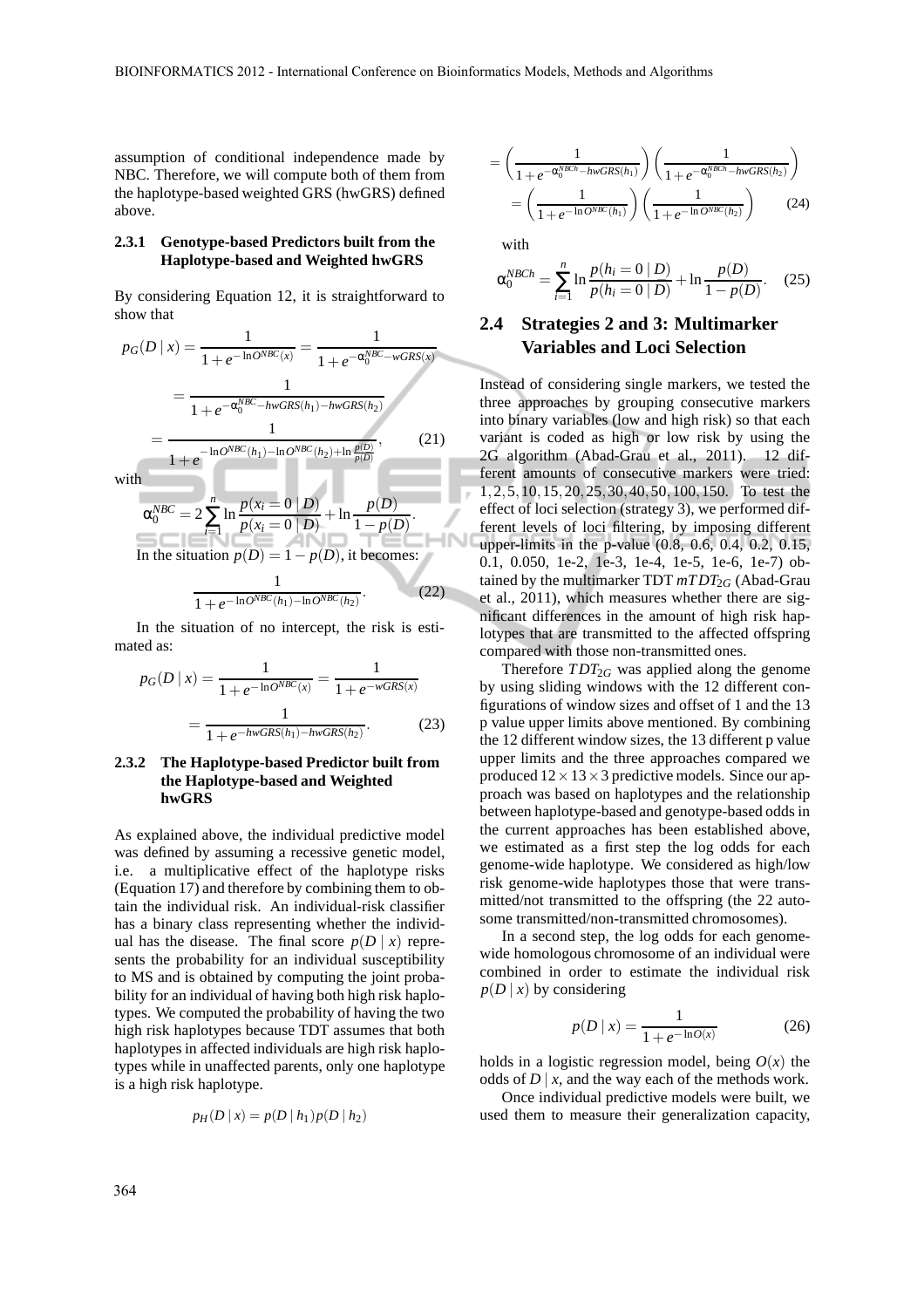i.e., how accurate would be a model when used in a different data set. To encode, in a replication data set, whether a haplotype at a given sliding window was a high (1) or low (0) risk one, we computed the similarity between it and every haplotype in the list of high risk and low risk haplotypes for the corresponding sliding window in the training data set. Therefore, we classified it as 1 or 0 depending on whether the closest haplotype belonged to the set of high or low risk haplotypes respectively. For the similarity measure we used the length measure (Tzeng et al., 2003), which computes the largest number of consecutive matching alleles.

### **3 RESULTS**

We computed the training and predictive accuracies and C-statistics (AUC) for all the individual-risk predictive models built using the 13 different p-value upper limits and 12 different window sizes. Predictive accuracies and AUCs are results obtained when different independent data sets are used to learn the model and to predict risk. We randomly selected 500 family trios as the training data set and the remaining 431 as the test data set.

Results (predictive accuracy) shown in Figure 1 compares results between our approach (values at the right side of the "Haplotype-all" and brown line) and the standard multiplicative genotype-based model using wGRSs ("Genotype-filtering" and blue line). The current approach is not able to perform a good prediction and neither did it succeed when we applied only the strategy of no genetic filtering ("Genotype-all" and orange line). However, we found a substantial accuracy increase when trying the three-fold strategy at a time consisting on a recessive haplotype-based model with no filtering and large multimarker variables (values at the right side of the "Haplotype-all" and brown line) instead of shorter multimarker variables or single marker variables (values at the left side), or risk-based filtering ("Haplotype-filtering" and green line) alone. We used NBC to build all the models. To make sure that the haplotype-based strategy was crucial for the results obtained, we randomly flipped positions and found an AUC decay to values around 0.5 (data not shown). Figure 2 compares results between our approach and the standard multiplicative genotype-based model using wGRSs and no intercept. With this plot we wanted to check whether the intercept is important for the outcome and, as it can be seen in the plot, accuracy is lower than when using the intercept (Figure 1).



Figure 1: Accuracy (y-axis) of genetic predictors for different sizes of multimarker variables (x-axis). Comparison between our approach and other logistic regression models using the intercept.



Figure 2: Accuracy (y-axis) of genetic predictors for different sizes of multimarker variables (x-axis). Comparison between our approach and other logistic regression models disregarding the intercept.

## **4 CONCLUSIONS**

These results shed light on the challenging task of building predictive models of individual genetic risk in complex diseases. Using allelic association between SNPs, a recessive genetic model and several markers at a time seem to be all essential to obtain a disease predictor enough accurate to be used in the clinic. However, this is only a first step in a new direction in the search of genome-wide predictors of